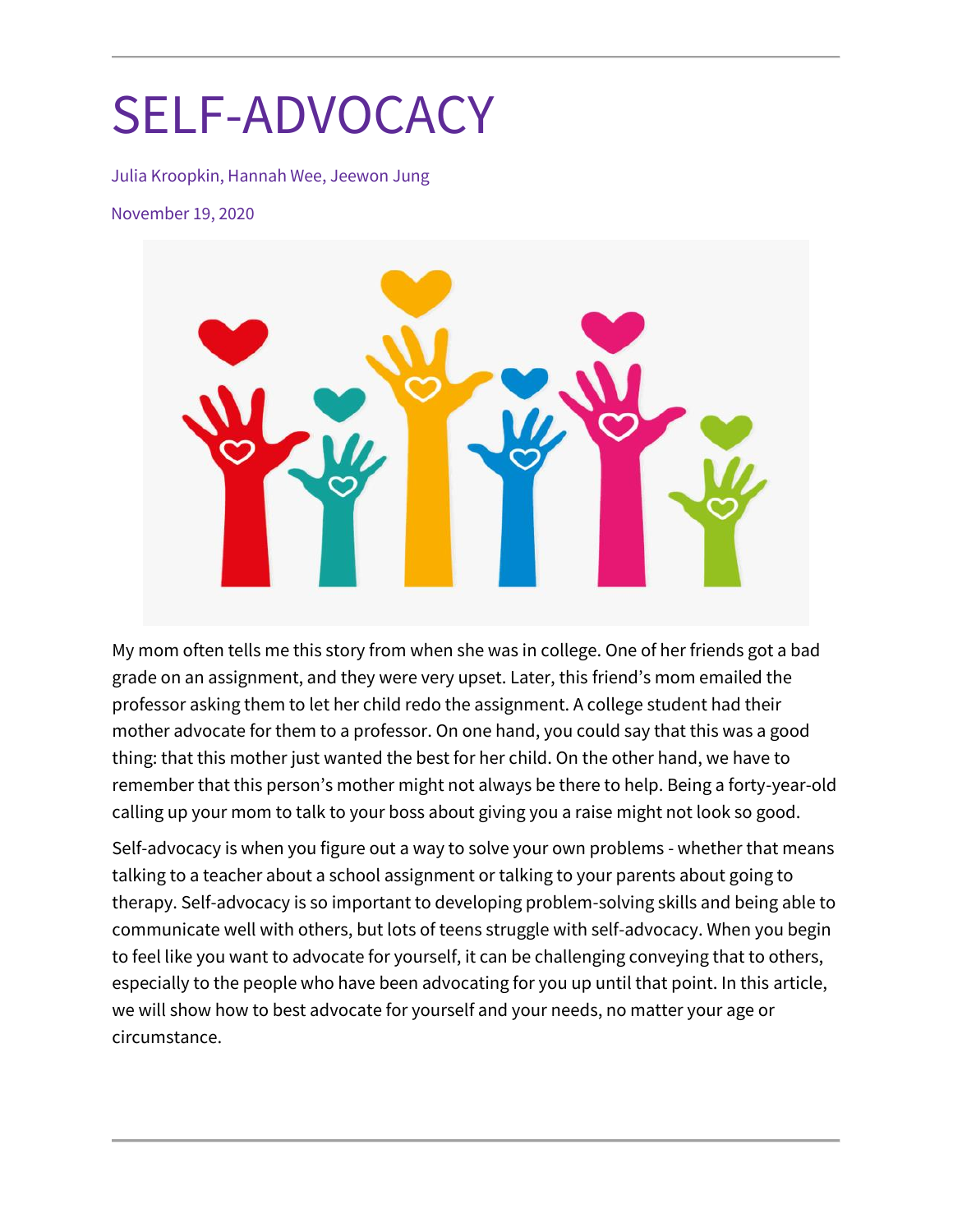# **Asking for Help From Teachers**

There are times when I need to reach out and ask for help if I am struggling to get the answer to a problem. I would first go to my friends because I didn't feel comfortable asking my teacher. As I entered high school, asking my friends wasn't effective, so I took a deep breath and decided to step forward to my math teacher. I questioned myself a hundred times - what if we already covered this in class? Will my teacher get mad at me? What if my teacher gives me a weird stare and thinks I am dumb? But my teacher's smile cleared up the restless thoughts rushing through my head and I asked even the smallest questions that popped up. Teachers are always willing to help students not just because it's their job, but because they sincerely want their students to be successful.

#### **Talking to Parents**

It is difficult to share every thought with a parent or guardian because sometimes, they just don't understand being a teenager. We hide things from our guardians, but at the same time, we don't feel good about not sharing with our parents and assuming that they will never understand. As a child, I always had fun winning board games, taking turns choosing a movie while cuddling in blankets, and making a mess in the kitchen with my family. Now, these moments are rare because I am busy with my own work and we don't make time for movie or board game nights anymore. So it's possible that because the time we spend together shrank, our parents don't have the opportunity to really understand what's going on. So what if we try to start spending 20 minutes every day to start a brief conversation? Maybe these conversations will help our guardians better know who we are as a person.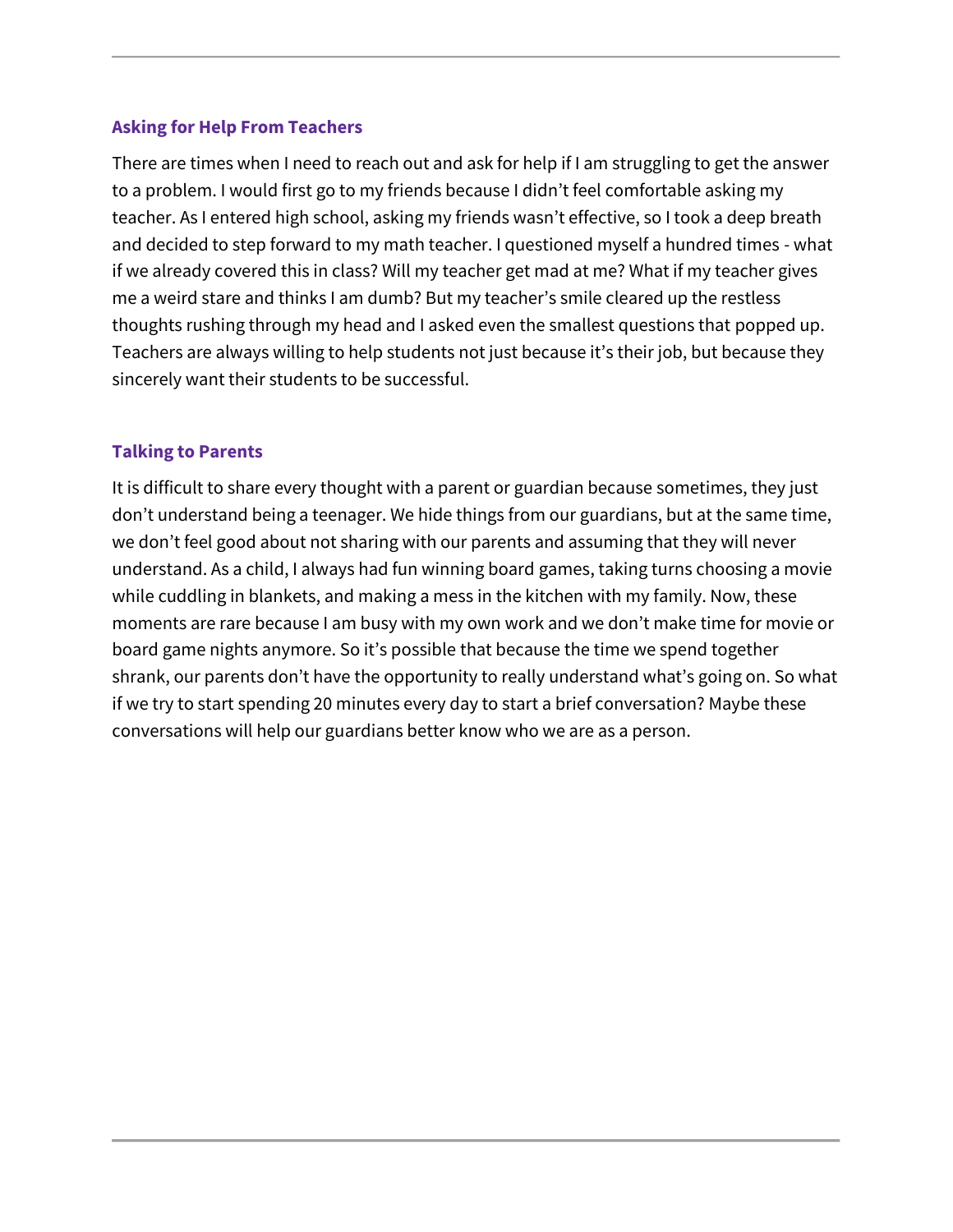

#### **Getting Professional Help**

Sometimes, asking parents or teachers for help isn't an option, or isn't the help that you are looking for. Sometimes, we need support from someone that isn't directly involved in our personal lives, or someone with a professional background that can provide well-informed help. There is a negative stigma surrounding asking for help in our society, especially regarding mental health. As a consequence, people, especially teens, are uncomfortable with seeking professional help. However, mental health is not something we should dismiss or be ashamed of. Similar to how we need to maintain a healthy physical body, we also need to take care of our mental health. Experiencing change and challenges in mental health can happen to anyone at any age. There is nothing to be ashamed about getting help. In fact, getting help soon is important in figuring out ways to overcome our difficulties and take care of our mental health.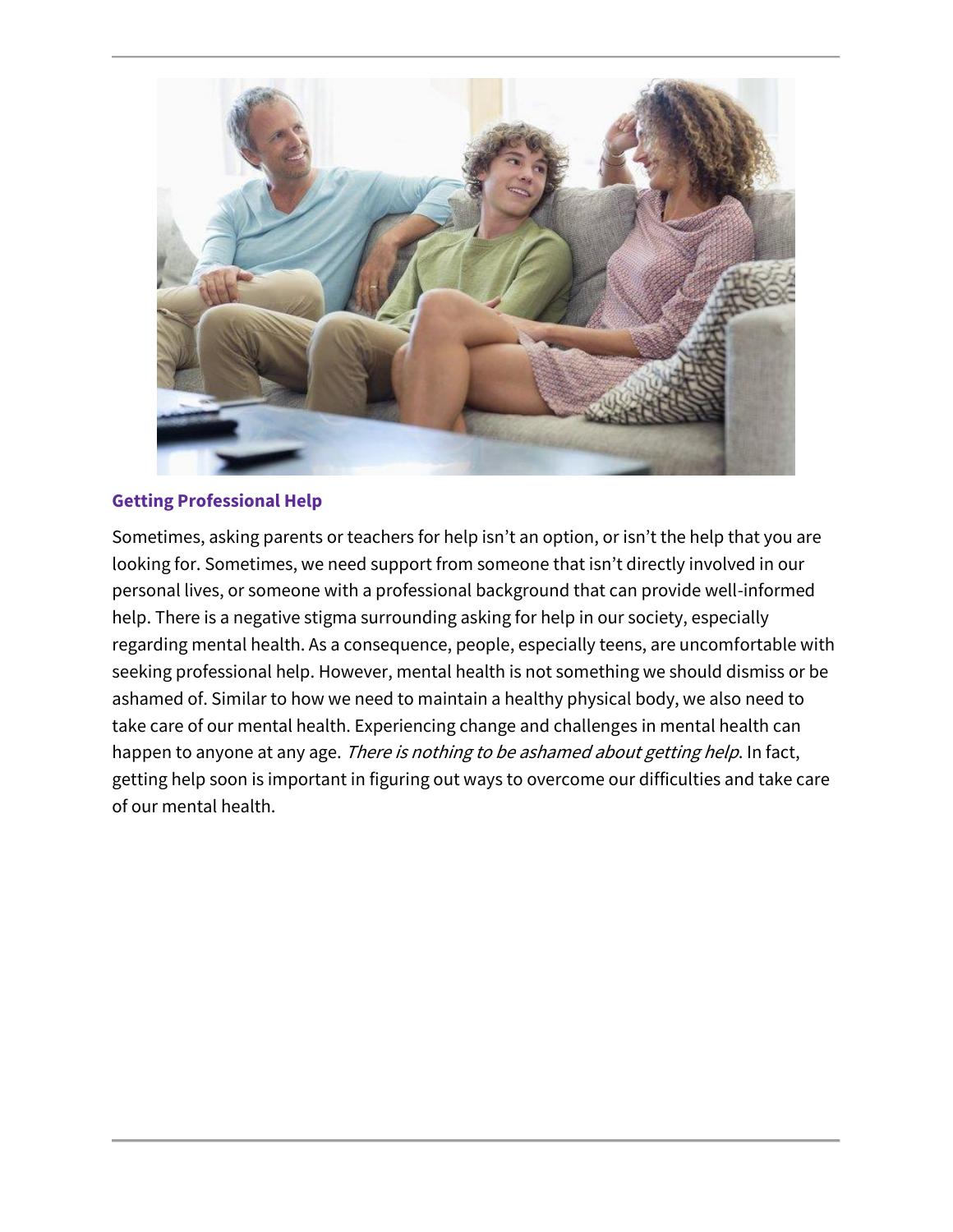

# **Resources / Organizations**

Teen Link

<https://www.teenlink.org/>



(866) 833-6546

Teen Link is a Washington group centered around teens offering support for teens, but there are adults available as well. You can text, call, or chat online with a Youth Crisis Specialist, anonymously and under confidentiality. The Teen Link website also provides resources for mental health, substance abuse, stress, and other teen-related topics, including a resource guide called Where to Turn for Teens (WTTFT).

The Garage

<https://www.issaquahteencafe.org/>



 $(425)$  395-7341

@thegarageissaquah

The Garage is a nonprofit teen café in Issaquah, a safe space created exclusively for teens. All services provided by The Garage are free of charge. Currently, the café space is available for five teens at a time to sign up to do remote learning at The Garage, following COVID-19 guidelines. Teens can also book free virtual counseling sessions on Mondays and Tuesdays.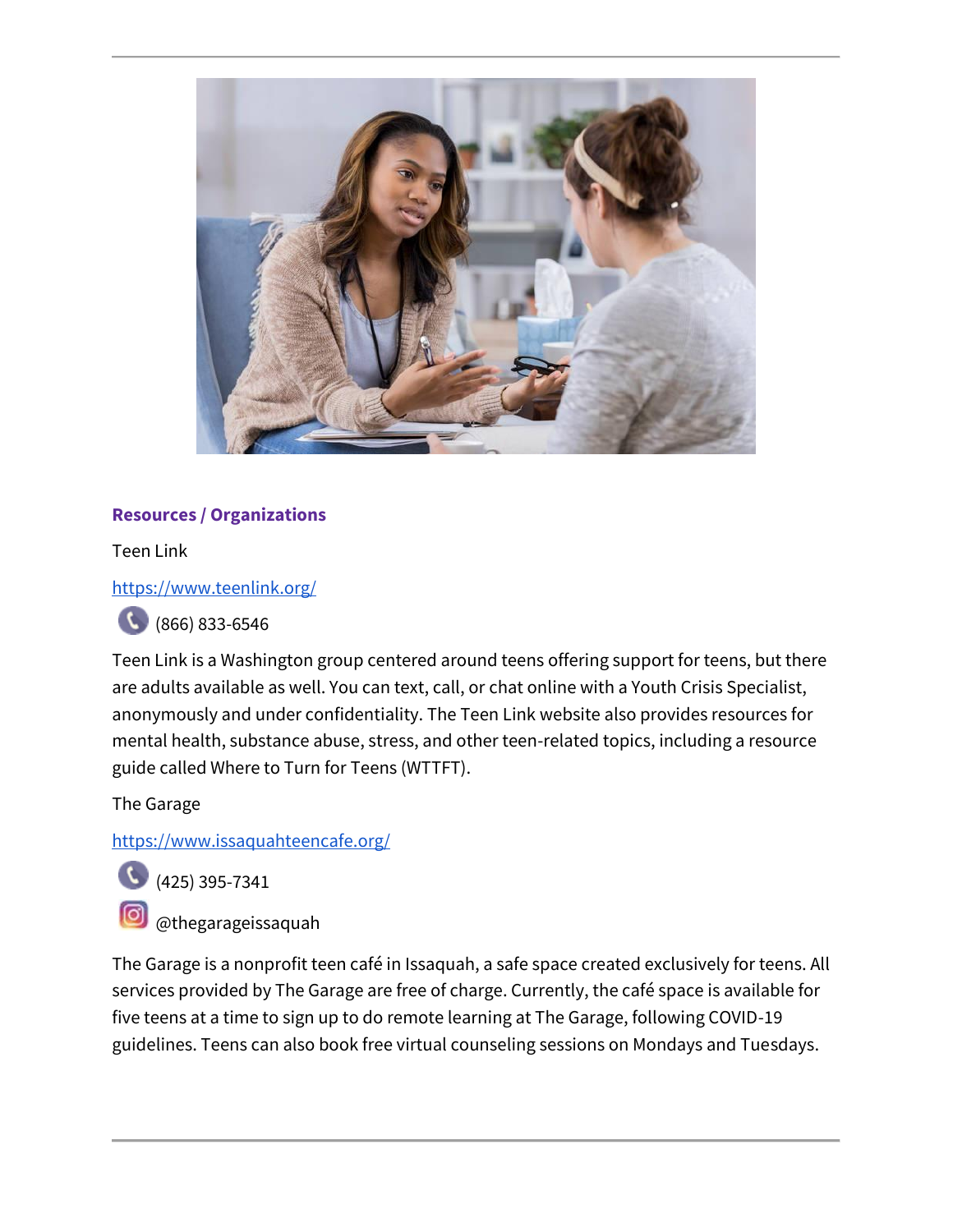# Friends of Youth

<https://friendsofyouth.org/mentalHealth.aspx>



Issaquah (425) 392-6367

Duvall (425) 844-9669

North Bend (425) 888-4151

Friends of Youth provides counseling to youth and families, individually and family. It is important to note, however, that there are fees associated with Friends of Youth counseling services, meaning a guardian is required to handle insurance and fees.

Youth Eastside Services

<https://www.youtheastsideservices.org/services/counseling/>

Youth Eastside Services is a licensed clinical team providing counseling services for youth and families. Similar to Friends of Youth, a parent must be aware of this counseling in order to handle fees and insurance.

# **Motivation Central**

"Because the people are crazy enough to think they can change the world are the ones who do" - Steve Jobs

"You must strive to find your own voice because the longer you wait to begin, the less likely you are to find it at all" -Robin WIlliams